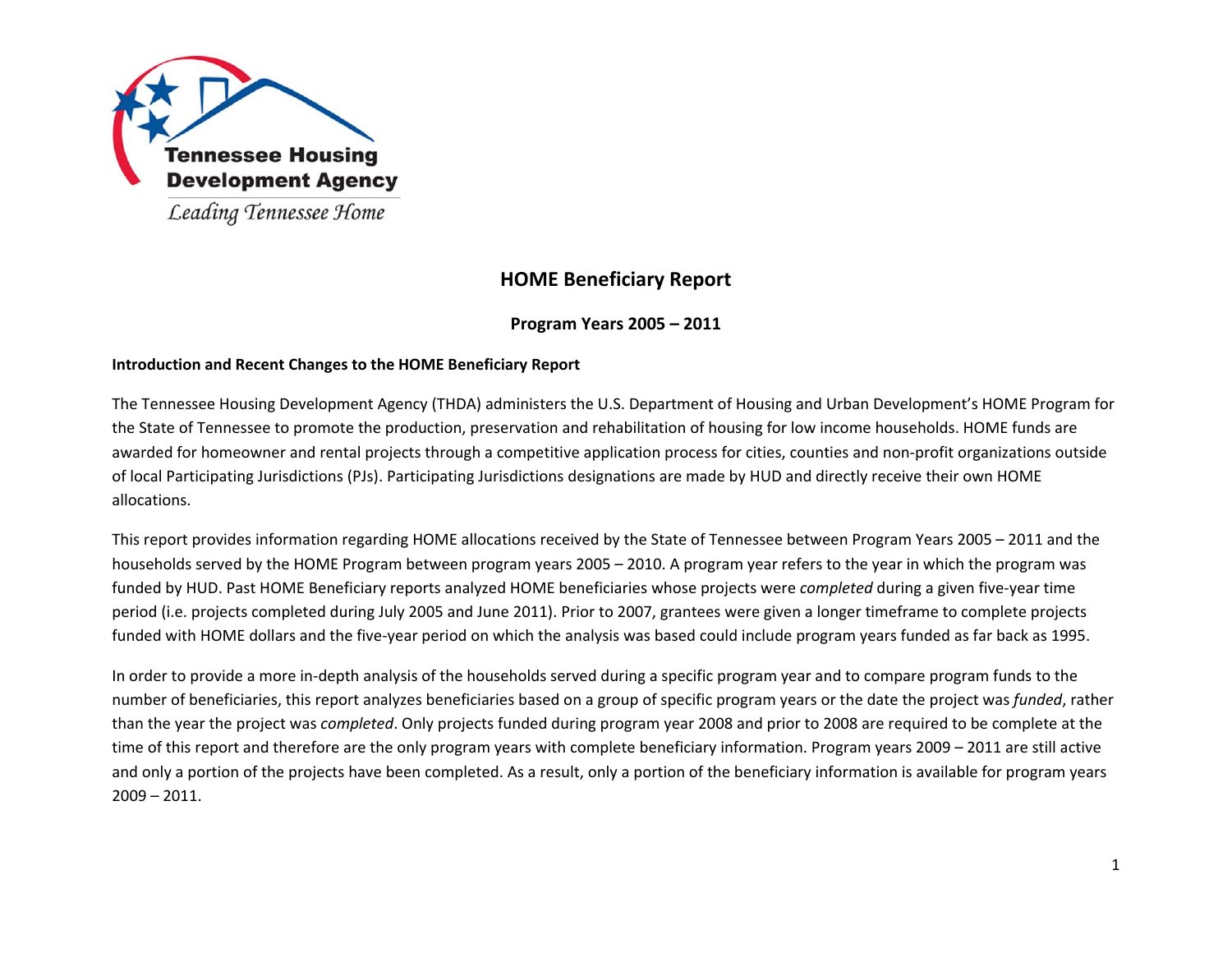#### **HOME Allocations and Funds Available**

Table 1 shows the federal HOME Allocation for program years 2005 – 2011. Also represented is the year-to-year percent change in HOME funds over the reporting period. The HOME Program may reallocate recaptured funds or program income from one HOME program year to the next. Also shown in Table 1 are the total funds available (federal allocation plus reallocated funds). The expected allocation for the 2012 HOME Program is \$9,924,071, nearly <sup>a</sup> 36% decrease from the 2011 HOME allocation.

|      |                           | <b>Change from Previous</b> | <b>Funds Made</b> | <b>Units</b> |
|------|---------------------------|-----------------------------|-------------------|--------------|
| Year | <b>Federal Allocation</b> | <b>Year's Allocation</b>    | <b>Available</b>  | Completed    |
| 2011 | \$15,406,004              | $-11.77\%$                  | \$15,673,264      |              |
| 2010 | \$17,461,612              | $-0.23%$                    | \$17,524,210      | 40*          |
| 2009 | \$17,502,657              | 11.34%                      | \$17,460,572      | $172*$       |
| 2008 | \$15,720,495              | $-2.71%$                    | \$17,892,985      | 330          |
| 2007 | \$16,158,053              | 0.72%                       | \$16,209,945      | 320          |
| 2006 | \$16,041,905              | $-5.69%$                    | \$16,926,123      | 421          |
| 2005 | \$17,010,346              | $-6.84%$                    | \$17,338,043      | 530          |

## **Table 1. Federal Allocations for the State of Tennessee's HOME Program**

\*Program Years 2009 – 2011 are still active and only <sup>a</sup> portion of the units have been completed.

The distribution of HOME funds across Tennessee's three grand divisions is represented in Table 2. During the reporting period, East Tennessee received the largest amount of HOME funds at 44% of the total allocation, followed by Middle Tennessee with 38% and West Tennessee with 18%. HOME funds are distributed regionally based on the eligible population, which accounts for the differences among the three divisions.

#### **Table 2. HOME funds by Grand Division**

| <b>Grand Division</b> | 2005         | 2006         | 2007         | 2008         | 2009         | 2010         | 2011         | <b>Cumulative</b> |
|-----------------------|--------------|--------------|--------------|--------------|--------------|--------------|--------------|-------------------|
| East                  | \$8,582,143  | \$6,489,215  | \$7,622,089  | \$7,073,481  | \$8,442,790  | \$8,201,585  | \$5,685,398  | \$52,096,701      |
| <b>Middle</b>         | \$6,377,402  | \$6,847,461  | \$6,189,802  | \$6,279,950  | \$6,027,050  | \$6,129,572  | \$7,341,807  | \$45,193,044      |
| West                  | \$2,378,498  | \$3,589,447  | \$2,398,054  | \$4,539,554  | \$2,990,732  | \$3,193,053  | \$2,646,059  | \$21,735,397      |
|                       |              |              |              |              |              |              |              |                   |
| <b>Grand Total</b>    | \$17,338,043 | \$16,926,123 | \$16,209,945 | \$17,892,985 | \$17,460,572 | \$17,524,210 | \$15,673,264 | \$119,025,142     |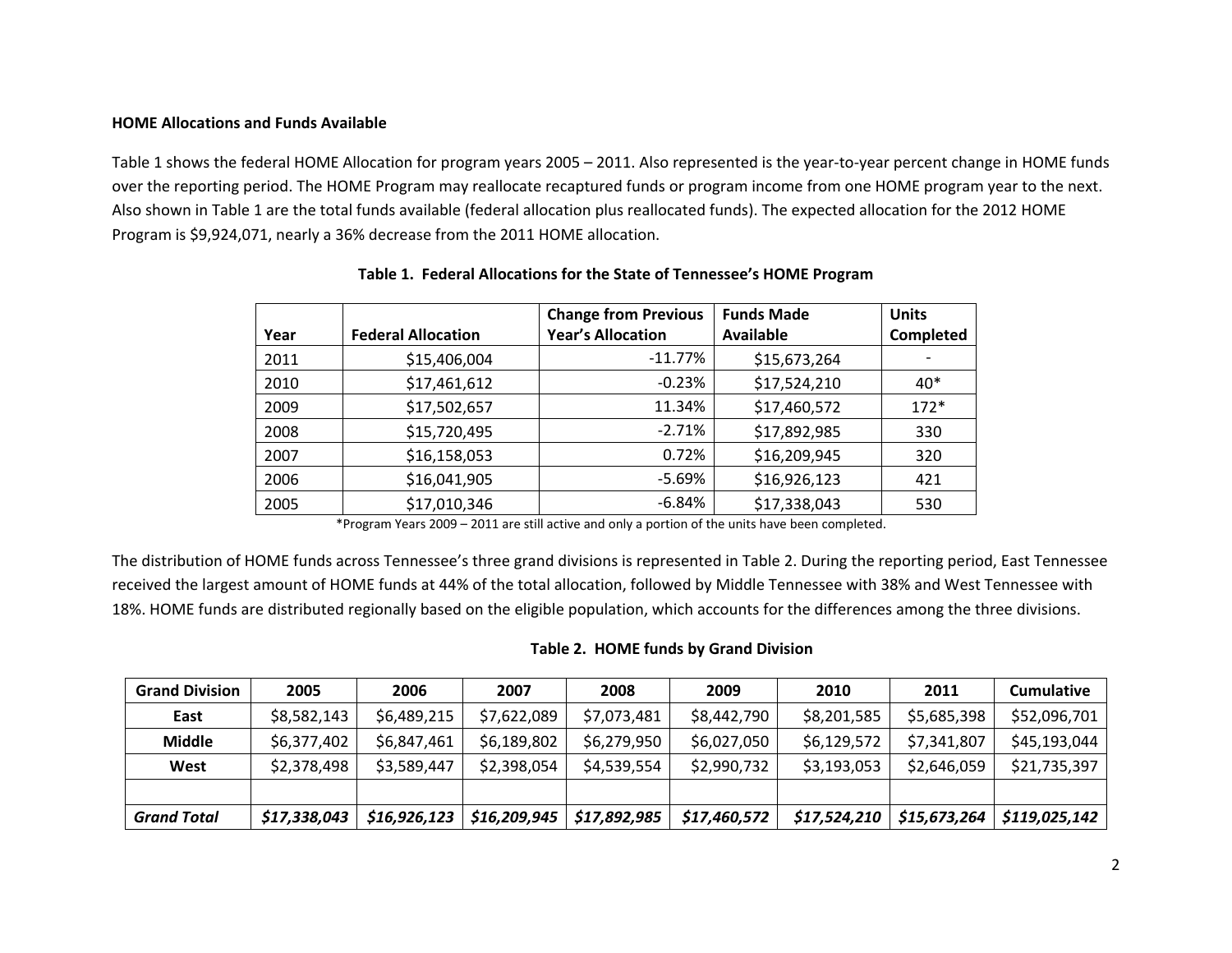#### **Distribution of HOME Funds**

The State's HOME funds are made available to cities, counties and non‐profit organizations outside of local Participating Jurisdictions (PJs) on <sup>a</sup> competitive basis. Current PJs, which receive their own HOME funds directly from HUD include: the Northeast Tennessee/Virginia Consortium (Sullivan and Washington Counties and the cities of Bristol, Johnson City, and Kingsport,) Chattanooga, Clarksville, Jackson, Knoxville, Memphis, Nashville‐Davidson, Knox County and Shelby County. The map below shows the areas covered by the State's HOME Program and the city and county Participating Jurisdictions.



City Boundaries County Participating Jurisdiction (PJ) THDA HOME Program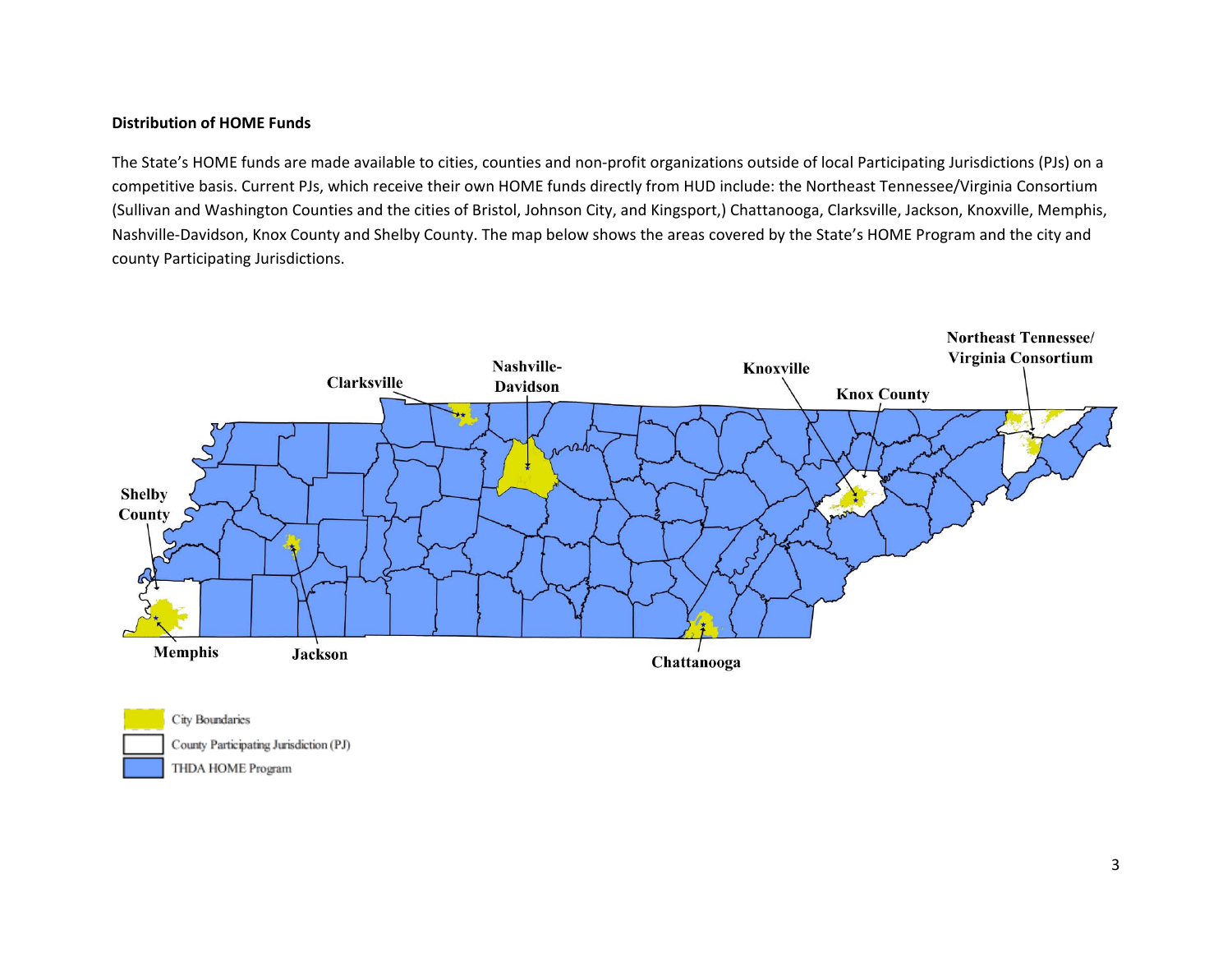# **Distribution of HOME Funds by Funding Category**

Through 2011, HOME funds were allocated based on three categories: Regional, Special Needs and Community Housing Development Organizations (CHDOs). Regional allocations are made to groups of counties that correspond to Tennessee's nine development districts. These allocations are made based upon the regional distribution of low income households outside of local PJs and account for 65% of THDA HOME funds available. Special Needs projects include housing designed for persons with an unusual need due to <sup>a</sup> condition that can be either <sup>a</sup> permanent or temporary disability. Ten percent of the funds available are reserved for applicants proposing special needs projects. As federally mandated, 15% of the total allocation is reserved for CHDOs. Table 3 represents the distribution of HOME funds across each of the program categories (Regional, Special Needs and CHDO).

| Program              | 2005         | 2006         | 2007         | 2008         | 2009         | 2010         | 2011         | <b>Cumulative</b> |
|----------------------|--------------|--------------|--------------|--------------|--------------|--------------|--------------|-------------------|
|                      |              |              |              |              |              |              |              | <b>Totals</b>     |
| <b>CHDO</b>          | \$3,158,090  | \$2,634,459  | \$2,935,150  | \$3,062,075  | \$2,821,857  | \$2,752,771  | \$2,630,572  | \$19,994,974      |
| <b>Special Needs</b> | \$1,345,285  | \$2,423,688  | \$1,635,398  | \$1,033,290  | \$1,044,650  | \$1,548,394  | \$656,249    | \$9,686,954       |
| Regional             | \$12,834,668 | \$11,867,976 | \$11,639,397 | \$13,797,620 | \$13,594,065 | \$13,223,045 | \$12,386,443 | \$89,343,214      |
|                      |              |              |              |              |              |              |              |                   |
| <b>Grand Total</b>   | \$17,338,043 | \$16,926,123 | \$16,209,945 | \$17,892,985 | \$17,460,572 | \$17,524,210 | \$15,673,264 | \$119,025,142     |

# **Table 3. HOME Funds by Category**

#### **HOME Activities**

The HOME Program funds <sup>a</sup> number of housing activities from rehabilitating single family homes and manufactured housing, to homeownership activities, to creating or improving special needs rental housing. Recipients of HOME funds are able to tailor programs and funding to the unique needs of each county. For reporting purposes, HOME activities fall under one of five broad categories including: rehabilitation, new construction, acquisition only, acquisition and rehabilitation and acquisition and new construction. Rehabilitation activities are homeowner or rental projects, while the remaining categories are either rental or homebuyer projects. Overall, the most frequent activity using HOME funds is homeowner rehabilitation.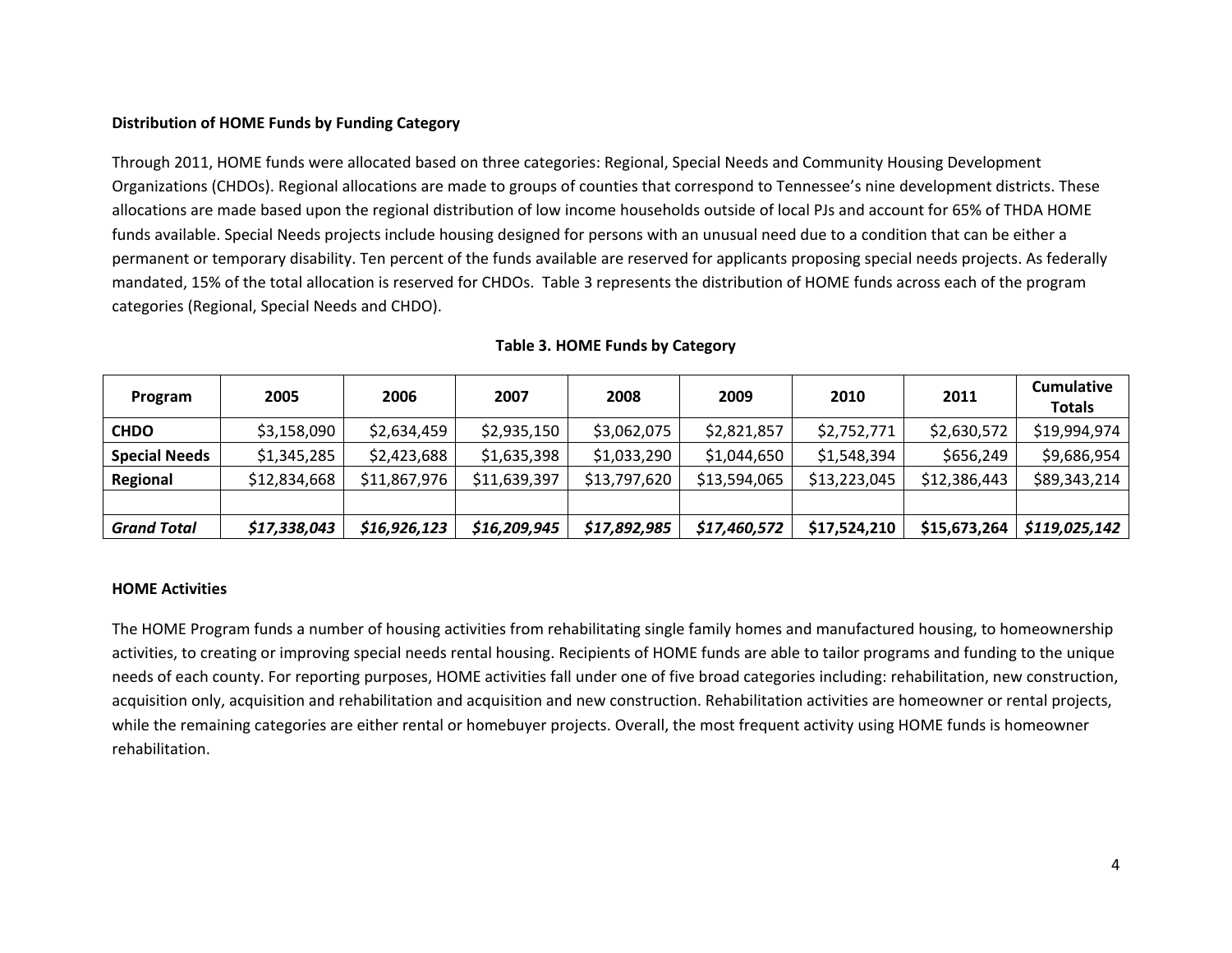| Program<br>Year    | <b>Rehabilitation</b><br>Only | <b>New</b><br>Construction<br>Only | <b>Acquisition</b><br>Only | <b>Acquisition</b><br>and<br>Rehabilitation | <b>Acquisition</b><br>and New<br><b>Construction</b> | <b>Grand Total</b> |
|--------------------|-------------------------------|------------------------------------|----------------------------|---------------------------------------------|------------------------------------------------------|--------------------|
| 2005               | 251                           | 40                                 | 230                        | 4                                           | 5                                                    | 530                |
| 2006               | 231                           | 14                                 | 158                        | 9                                           | 9                                                    | 421                |
| 2007               | 218                           | 30                                 | 61                         | 8                                           | 3                                                    | 320                |
| 2008               | 252                           | 12                                 | 47                         | 8                                           | 11                                                   | 330                |
| 2009               | 157                           | 5                                  |                            | 3                                           | 6                                                    | 172                |
| 2010               | 33                            | 2                                  | 3                          |                                             | 0                                                    | 40                 |
| <b>Grand Total</b> | 1,142                         | 103                                | 500                        | 34                                          | 34                                                   | 1,813              |

# **Table 4. HOME Projects by Activity Type**

# *Rehabilitation*

During the reporting period, out of the 1,813 projects completed, 1,142 (63%) were rehabilitation only projects. Of these, 1,137 were homeowner rehabilitation projects and five were rental rehabilitation projects. The five rental rehabilitation projects all occurred in 2008. In general, the majority of rehabilitation work is homeowner rehabilitation.

# *New Construction*

Out of the 1,813 projects completed during the reporting period, 103 (6%) of the total projects were new construction only. Nearly 80% of the new construction projects were part of homeownership programs and 20% of the projects were rental projects. New construction projects were completed for each program year during the reporting period.

# *Acquisition Only*

Five hundred (28%) of the total projects are categorized as acquisition only projects. Among the acquisition projects, 479 (96%) were homeownership projects and 21 (4%) percent were for rental projects.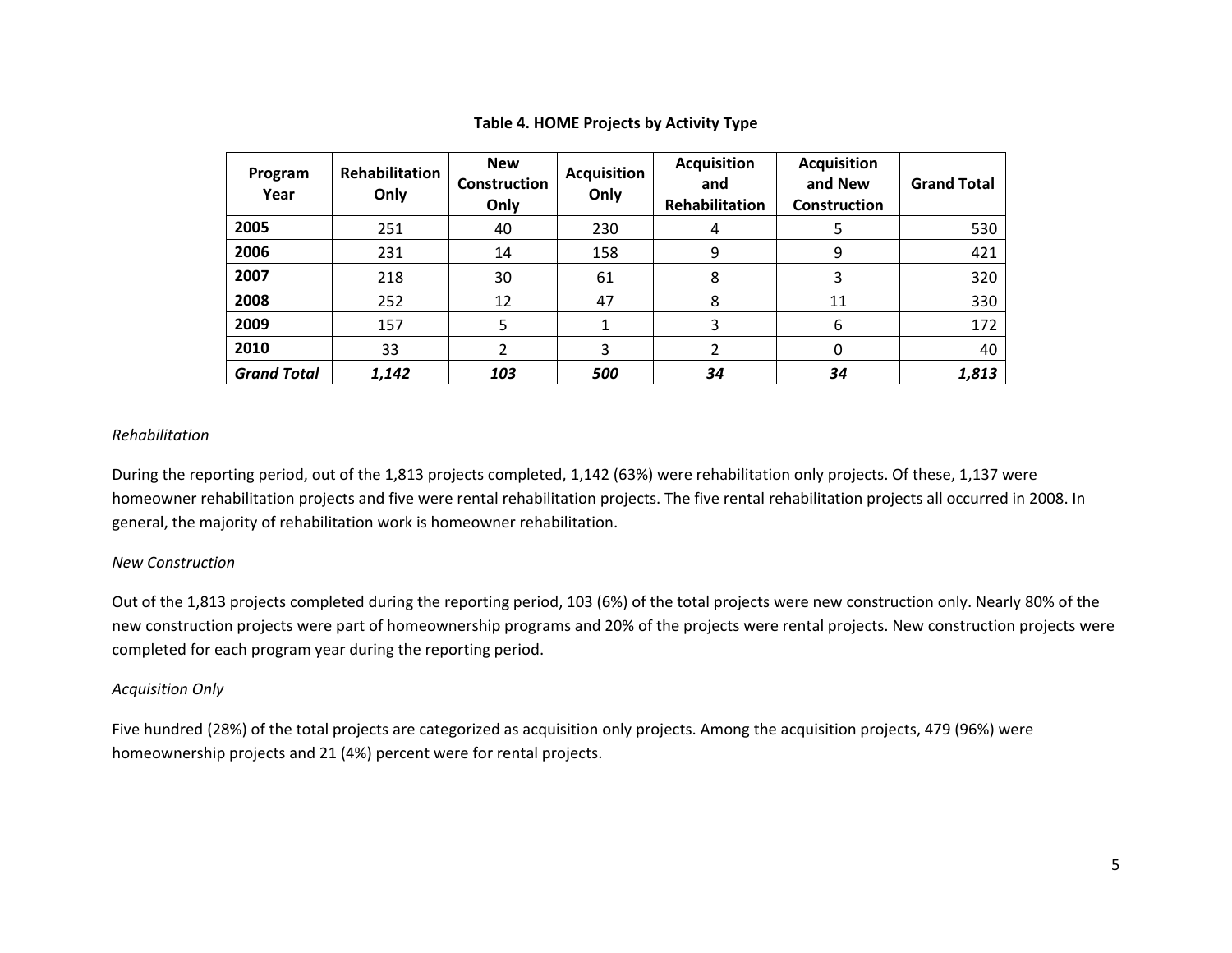# *Acquisition and Rehabilitation*

Out of the 1,813 projects, 34 included acquisition and rehabilitation. Twelve of the 34 were rental projects and the other 22 were homeownership projects. Acquisition and rehabilitation activities occurred every program year for the reporting period.

# *Acquisition and New Construction*

An additional 34 projects included acquisition and new construction. Sixteen were rental projects and 18 were homeownership projects.

#### **HOME Activities by Grand Division**

During the reporting period, the majority of HOME activities took place in the East (44%), followed by Middle Tennessee (40%) and West Tennessee (16%). Based on the allocation and eligible population for each grand division, the number of units is generally proportionate to the allocation of funds for the grand division.

| <b>Grand Division</b> | 2005 | 2006 | 2007 | 2008 | 2009 | 2010 | <b>Grand Total</b> |
|-----------------------|------|------|------|------|------|------|--------------------|
| East                  | 252  | 167  | 164  | 107  | 82   | 18   | 790                |
| <b>Middle</b>         | 223  | 180  | 121  | 145  | 50   |      | 725                |
| West                  | 55   | 74   | 35   | 78   | 40   | 16   | 298                |
| <b>Grand Total</b>    | 530  | 421  | 320  | 330  | 172  | 40   | 1,813              |

## **Table 5. Home Activities by Grand Division**

#### **Details of HOME Beneficiaries**

During the reporting period, 1,813 households were assisted with the State's HOME funds. Beneficiaries of HOME funds must be low or very low income households. THDA provides income determination guidelines to grantees to ensure all recipients of HOME funds meet income limits. The income of HOME beneficiaries and other demographics for projects funded between 2005 and 2010 are included in the sections below. In 2008, three units were reported as vacant and no beneficiary had been identified at the time of this report. Because beneficiaries have not been identified for the three units, no household, income or race/ethnicity data is available.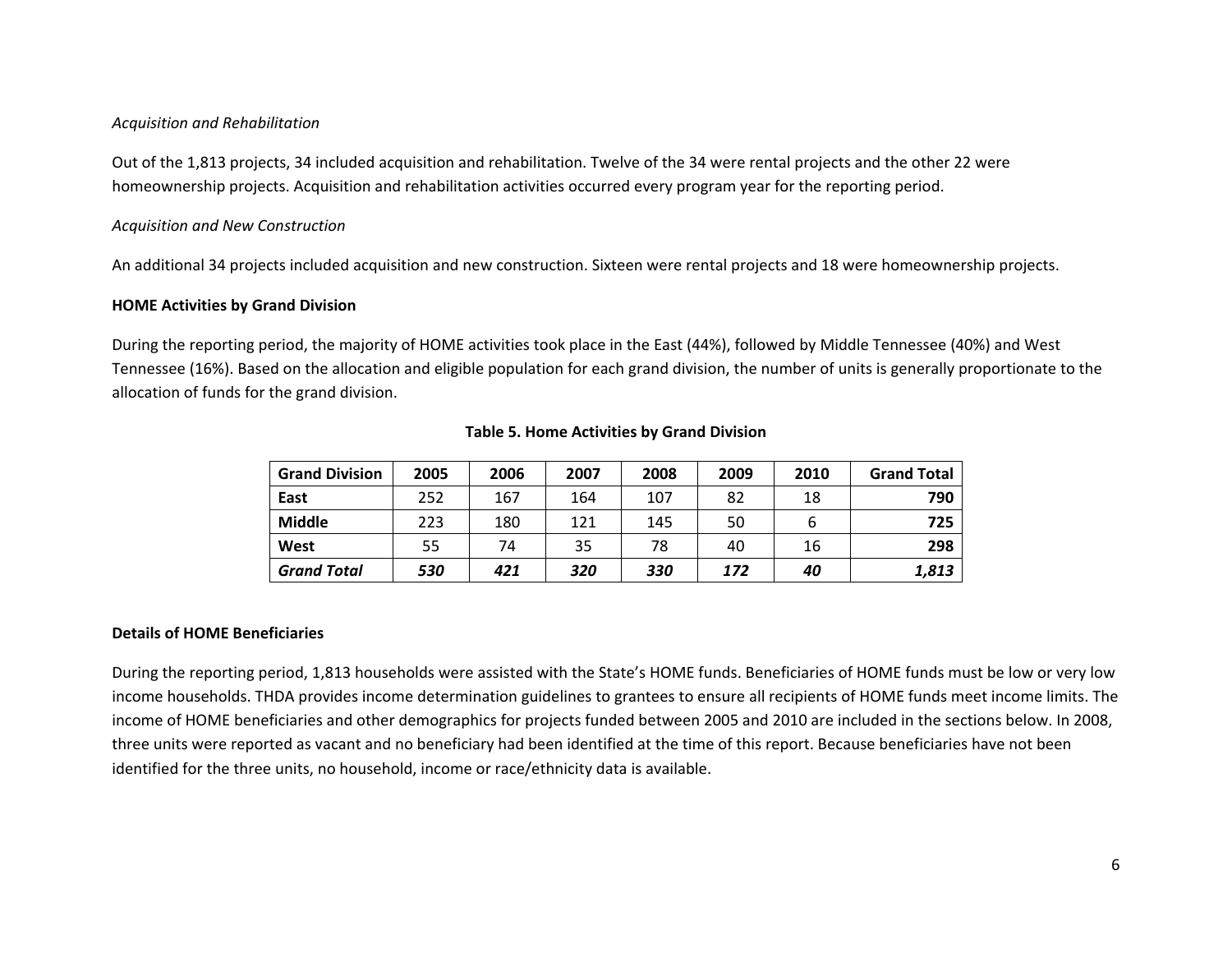# **Household Characteristics**

The category of households receiving HOME assistance during the reporting period most frequently are elderly households, followed closely by single, non-elderly households. One person households were served more frequently than any other size of household during the reporting period. Together, households with <sup>a</sup> single or elderly head of household comprised nearly 60% of HOME Beneficiaries during the reporting period.

| Household<br><b>Size</b> | Single,<br><b>Non-Elderly</b> | Elderly        | Related/<br><b>Single Parent</b> | Related/<br><b>Two Parent</b> | <b>Other</b> | Vacant | Grand<br><b>Total</b> |
|--------------------------|-------------------------------|----------------|----------------------------------|-------------------------------|--------------|--------|-----------------------|
|                          | 364                           | 320            | 3                                | 3                             | 3            |        | 693                   |
| 2                        | 63                            | 170            | 115                              | 33                            | 83           |        | 464                   |
| 3                        | 43                            | 42             | 93                               | 83                            | 30           |        | 291                   |
| 4                        | 20                            | 17             | 45                               | 81                            | 35           |        | 198                   |
| 5                        | 15                            | 16             | 18                               | 37                            | 16           |        | 102                   |
| 6                        | 3                             | 4              | 4                                | 18                            | 8            |        | 37                    |
|                          | 1                             | $\overline{2}$ | 3                                | 10                            | 3            |        | 19                    |
| 8                        | 1                             |                |                                  | 2                             | 2            |        | 6                     |
| <b>Grand Total</b>       | 510                           | 572            | 281                              | 267                           | 180          | 3      | 1,813                 |

## **Table 6. Household Size of HOME Beneficiaries by Household Type**

#### **Income and Other Forms of Assistance**

Very low income households are defined as those households whose annual income is 50 percent or less of the area median income (AMI) for the county in which the household resides. Low income households are defined as those households whose annual income is between 50 percent and 80 percent of the AMI for the county in which the household resides.

Out of the 1,813 households receiving HOME assistance between 2005 and the time of this report, nearly 48% were very low income and 52% were low income households. During program years in which all projects have been completed (2005‐2007) the percentage of very low and low income households were nearly the same. Although program years 2008 – 2010 are not complete, the projects completed at the time of this report show <sup>a</sup> slight increase in the number of very low income households served with HOME funds.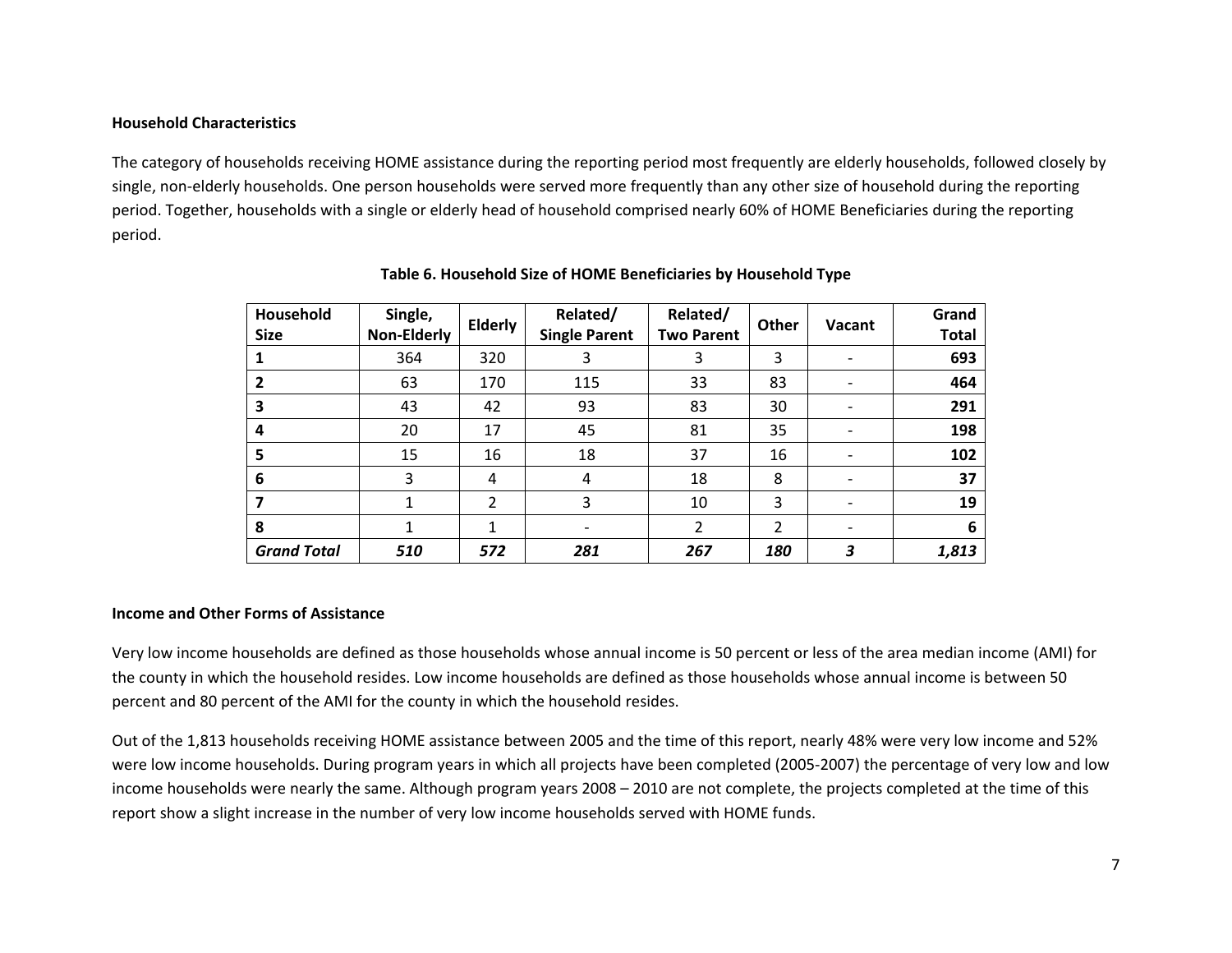|                       |      |      |      |      |                          |                          | Grand |
|-----------------------|------|------|------|------|--------------------------|--------------------------|-------|
|                       | 2005 | 2006 | 2007 | 2008 | 2009                     | 2010                     | Total |
| <b>Very Low Total</b> | 231  | 201  | 152  | 165  | 98                       | 20                       | 867   |
| <b>Low Total</b>      | 299  | 220  | 168  | 162  | 74                       | 20                       | 943   |
| <b>Vacant</b>         | -    | -    | -    | 3    | $\overline{\phantom{0}}$ | $\overline{\phantom{0}}$ |       |
| <b>Grand Total</b>    | 530  | 421  | 320  | 330  | 172                      | 40                       | 1,813 |

#### **Table 7. Distribution of HOME Program Beneficiaries by Income**

During the reporting period, occupants of rental units were more likely to be very low income than occupants of owner occupied units. Eightytwo percent of tenants and 46% of homeowners were very low income, while 18% of tenants and 54% of owners were low income.

The majority of households receiving HOME assistance do not receive any other federal, state or local rental assistance. Out of the 75 HOME projects receiving funds for rental activities, only 16 of the current tenants received Section 8 rental assistance and five received some other form of federal, state or local rental assistance. Rental assistance is the only type of assistance reported for the HOME Program. Other forms of assistance possibly received by homeowners are not included in HOME beneficiary data.

# **Race/Ethnicity**

Race and Ethnicity data for the HOME Program is determined by the race or ethnicity of the head of household. The majority of HOME beneficiaries are Non‐Hispanic White, followed by Black/African American. The breakdown of HOME beneficiaries by race and ethnicity is provided below. Data available for beneficiaries who received assistance under the 2009 and 2010 HOME Programs shows an increase in the number of minorities served. However, because these program years are still active, this trend is subject to change.